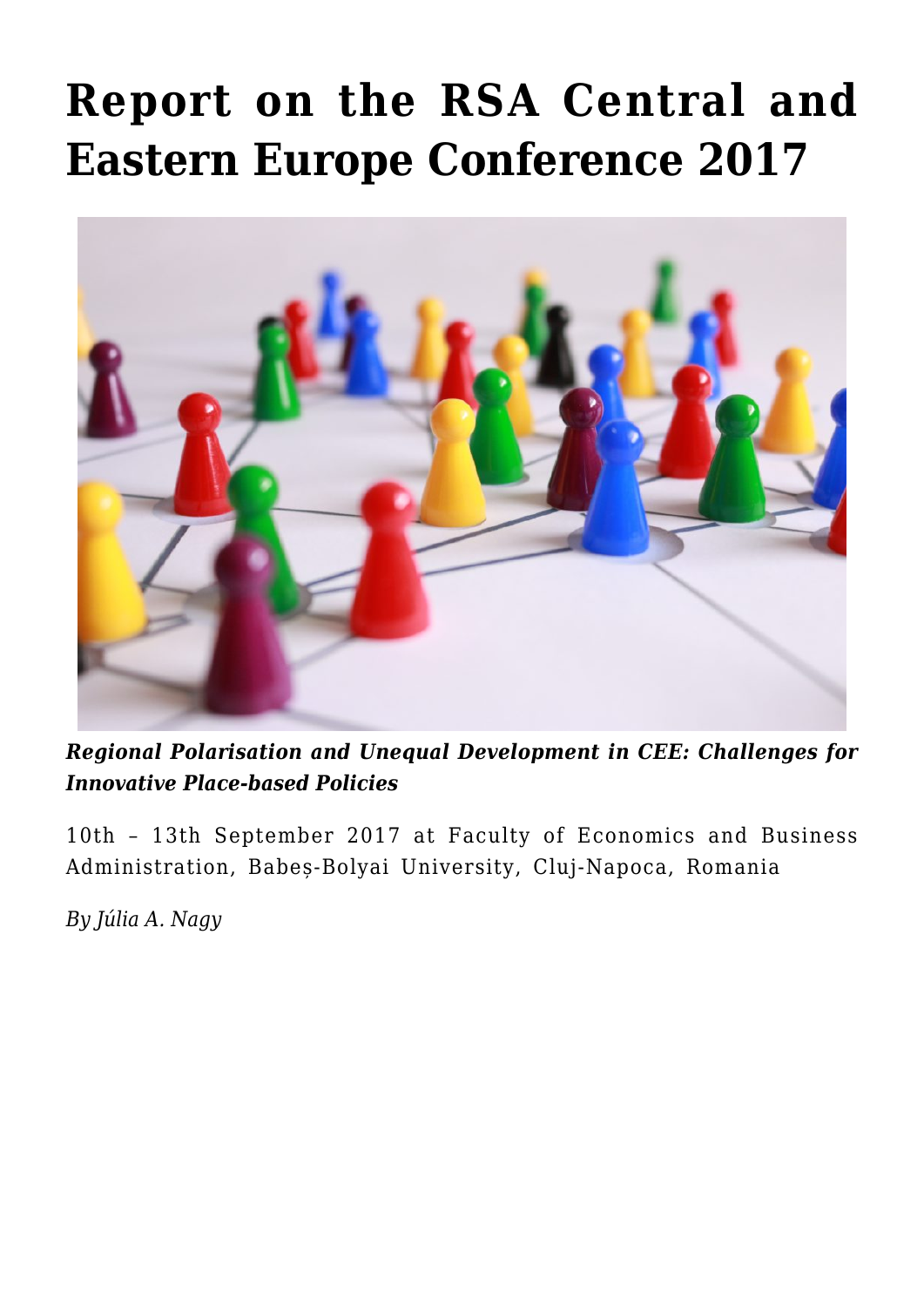

The increasing territorial inequalities, reflected through growing regional disparities, leave a strong imprint especially on the Central and Eastern European countries and call for urgent solutions from the academic sphere but also policy and decision-making professionals. Constant dialogue between researchers, interaction between their research results and extensive communication of proposed solutions are fundamental elements in the search for solutions to achieve territorial cohesion. With these ambitions in mind, between 10-13 September 2017 the first RSA Central and Eastern Europe Conference was organized which served as a platform for stimulating scientific debates and exciting discussions about this current topic.

The event took place in Cluj-Napoca, Romania, also known as the heart of Transylvania, not only because of its geographical position but also for its diverse, multi-cultural environment and great reputation as a university city. The conference was hosted by the oldest university in Romania, the Babeș-Bolyai University and took place in the highly selective educational setting of the Faculty of Economics and Business Administration.

A day before the presentation sessions, delegates had the chance to get acquainted with the surroundings of the city by visiting one of the largest salt mine museums in the world, the Turda Salt Mine, to have a relaxing meal in an architectural-protected area and to get on board during a lovely and insightful city tour. This was followed by a Welcome Reception held at the Romanian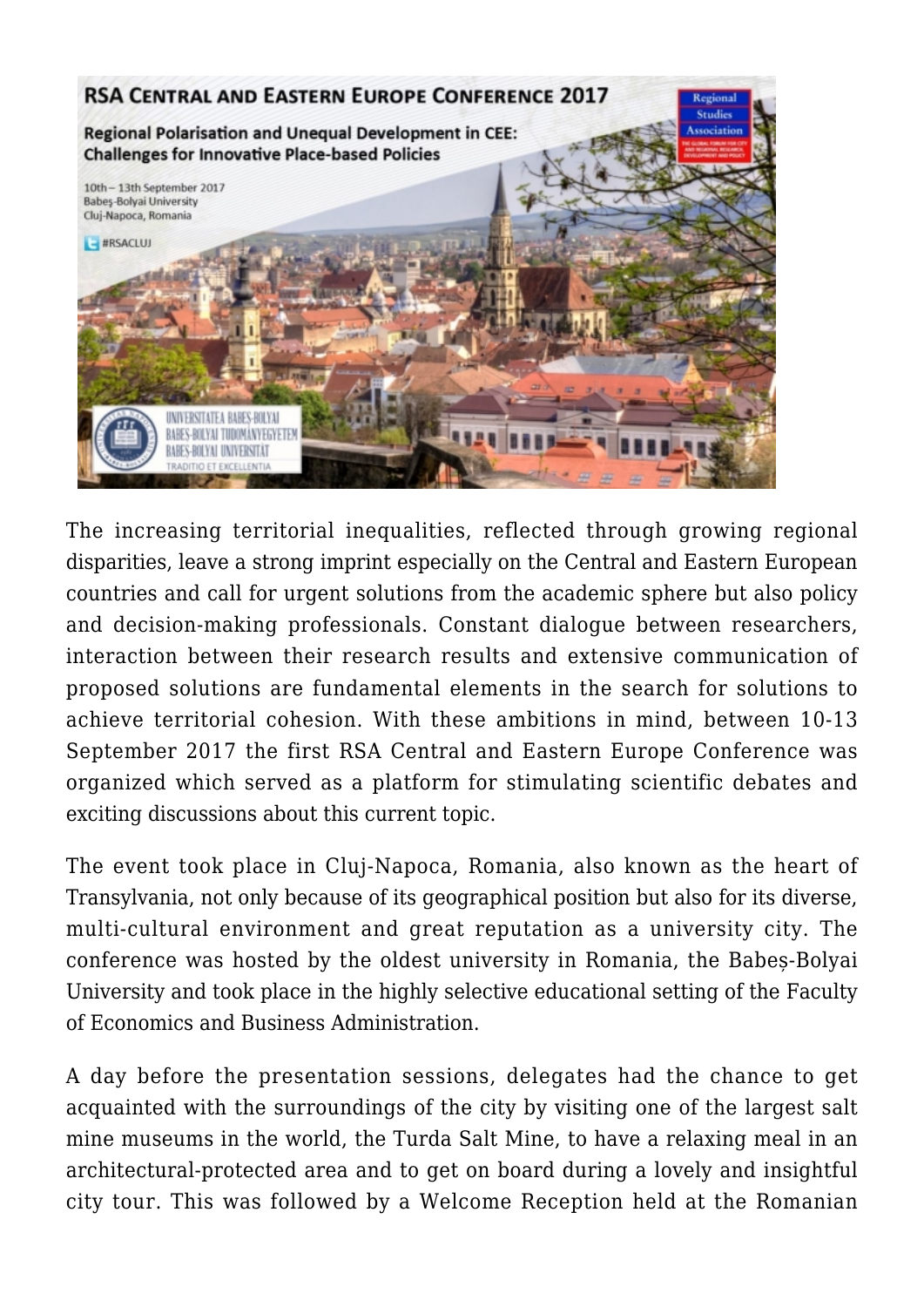National Bank where the participants were greeted by the Academic Organizer of the conference Prof. József Benedek (Faculty of Geography) followed by the Chief Executive of the Regional Studies Association Sally Hardy, and the Rector of the Babes-Bolyai University, Prof. Ioan-Aurel Pop. The session was opened by the Deputy Governor of the Romanian National Bank, Prof. Liviu Voinea who gave an intriguing presentation about macroeconomic disparities at regional levels in Romania. The conference welcomed 140 participants from twenty different countries including from outside Europe such as Australia, USA and Japan which shows the increasing interest in research on regional disparities and the process of polarization not only in the CEE Countries but increasingly relevant in a global perspective.

The conference was opened by a plenary session which included two captivating presentations on current and urgent research topics. Prof. Jennifer Clark (Georgia Institute of Technology, USA) discussed the role of smart city industries as market-making enterprises and argued that there is a need for open innovation platforms to ensure both competition and collaboration. On the other hand, Prof. Clark expressed concerns of uneven distribution of Smart City technologies and emphasized the importance of integrating various scales -from individual to regions- into smart city construction processes. The second speaker of the plenary session, Peter Berkowitz (Directorate General for Regional and Urban Policy, European Commission, Belgium) integrated topics of globalization and innovation and gave a thorough analysis about the role of regions in Europe. Berkowitz also reflected on the indelible burden marked by the financial crisis by using a neat metaphor of carrying a rucksack of crisis legacy into future policy making process. Consequently, he argued for the need for third generation regional policies and drew attention for building abilities and capacities at all levels and all sectors of society.

The theme of smart specialization strategies dominated the second plenary of the day where Prof. Dominique Foray (École Polytechnique Fédérale de Lausanne, Switzerland) reflected on the experimental and transformative nature of smart specialization activities that do not consist of high technologies only. Consequently, Prof. Foray drew attention on the possibility of failure in such actions and pointed to the need for flexibility and monitoring of related strategies. The first day ended in a pleasant Welcome Reception sponsored by the Cluj-Napoca City-Hall that took place at the beautiful Casino Building situated in the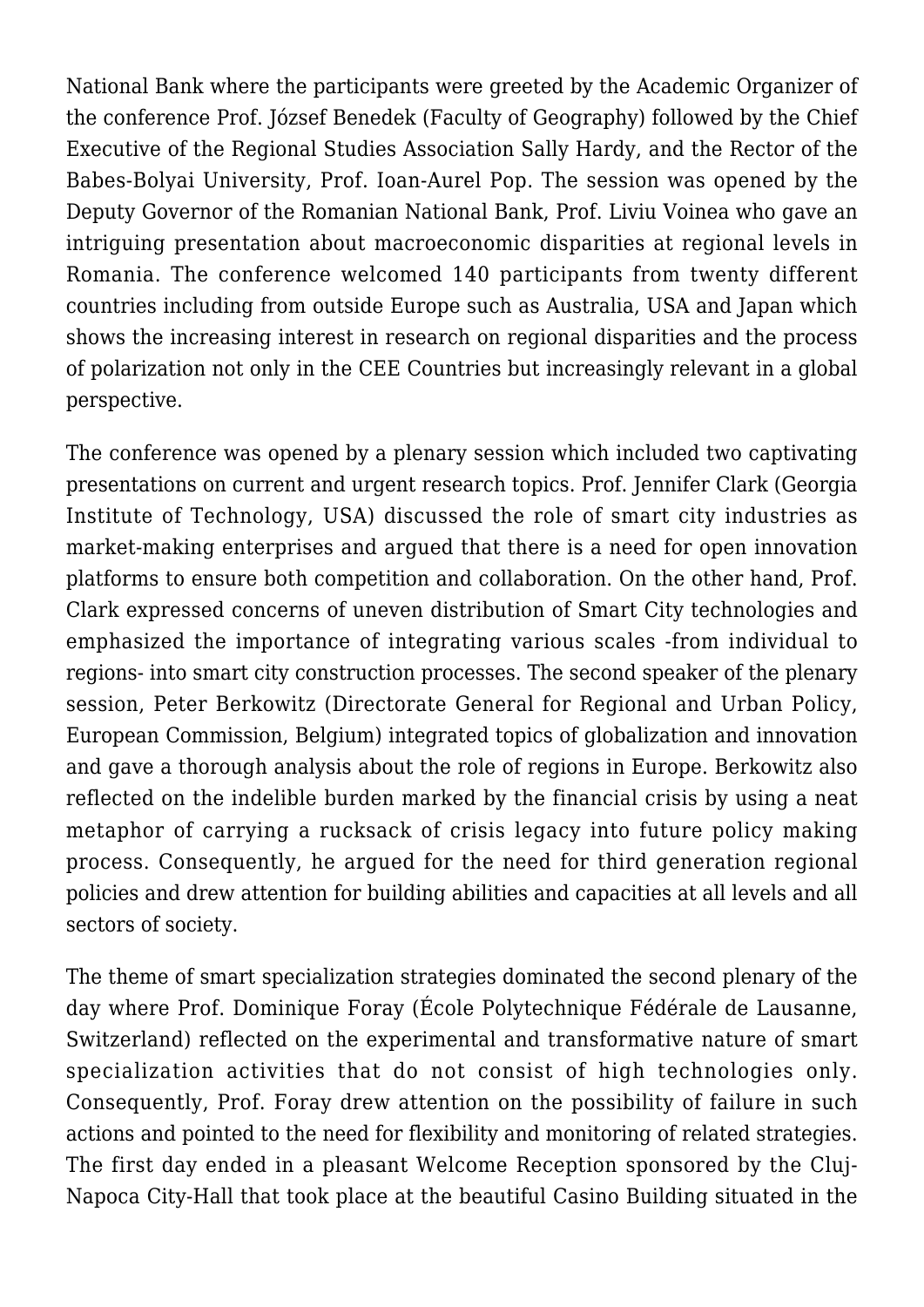natural environment of the Central Park.

On Tuesday, the third panel session took place where Prof. Zoltán Kovács (University of Szeged, Hungarian Academy of Sciences, Hungary) presented on the topic of urbanization and territorial polarization in CEE. Prof. Kovács highlighted the increasing differentiation within the CEE urban regions and pointed out the weak planning control that trigger negative consequences of urbanization processes and lead to significant social and environmental challenges. The second plenary speaker of the day was Prof. Peter Meusberger (Heidelberg University, Germany) who presented analysis on reasons and consequences of spatial disparities of educational achievements, an imperative topic for the academic community. Prof. Meusberger articulated on the role of educational attainment as a shortcut to acquire valuable information about a region, but also an early warning that reflects on socioeconomic change. Nevertheless, Prof. Meusberger indicated the need to choose the assessment criteria carefully, as educational attainment can also be an unstable and granular indicator in the frame of time and space.

The highlight of the evening was the Gala Dinner which took place at the lovely Grand Hotel Napoca where the well-deserved Best Conference Paper awards went to Szendi Dóra (University of Miskolc, Hungary) and Alexandru Bănică (Al. I. Cuza University Iași, Romania).

On the final day, the session was opened by the Early Career Speaker Dr. Lech Suwala (Institute of Economy Geography, Humboldt-University Berlin, Germany) who gave an interesting presentation about field-configuration and regional platforming in the Polish Podkarpackie Region. Dr. Suwala concluded that success of cluster-based policy is highly dependent on pre-formation, collaboration as well as distant industries and long-term vision. Innovative ideas as well as development of future agendas serve as prerequisites in building competitive advantages. The following presentation held by Prof. Ewa Korcelli-Olejniczak (Institute of Geography and Spatial Organization, Polish Academy of Sciences, Poland) was about ways of dealing with social diversity in Warsaw, a dualism between reality and policy. The findings determined that diversity in its sense is being rediscovered, but its successful management calls for new governance solutions as well as changes in the policy making process. The last plenary presenter, Prof. Michael Keating (School of Social Sciences, University of Aberdeen, UK) treated the audience to an exciting and challenging presentation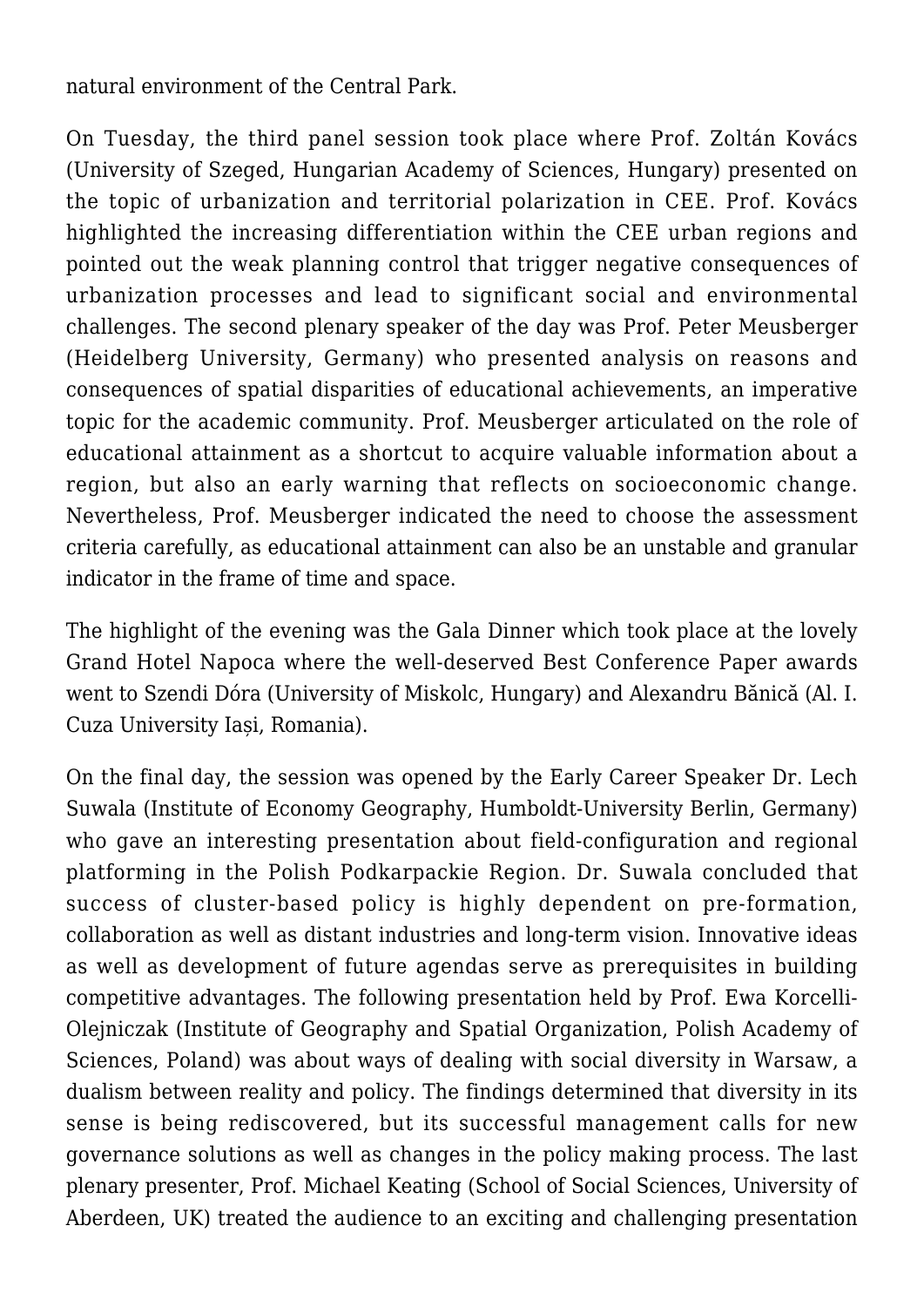on contesting European regions: rescaling and the making of space. With a straightforward approach Prof. Keating provided excellent insights into the intricate process of rescaling and regional emergence, yet without overshadowing the importance of the state level in the process of place shaping.

*The group of volunteers at the conference*



The topics discussed during the plenary sessions triggered interesting questions from the audience and ended in constructive discussions. Moreover, next to the plenary sessions there were a wide variety of interesting workshops including such topics as resilience, territorial cohesion and change, smart specialization, as well as sustainable solutions in dealing with growing regional imbalances. The relevance of the conference theme and the interest shown towards the research was also proved by the large number of press releases in the Romanian as well as Hungarian press and media coverage.

*Press conference on the first RSA Central and East European Conference, [Cluj-](http://www.monitorulcj.ro)[Napoca, Romania Source](http://www.monitorulcj.ro)*